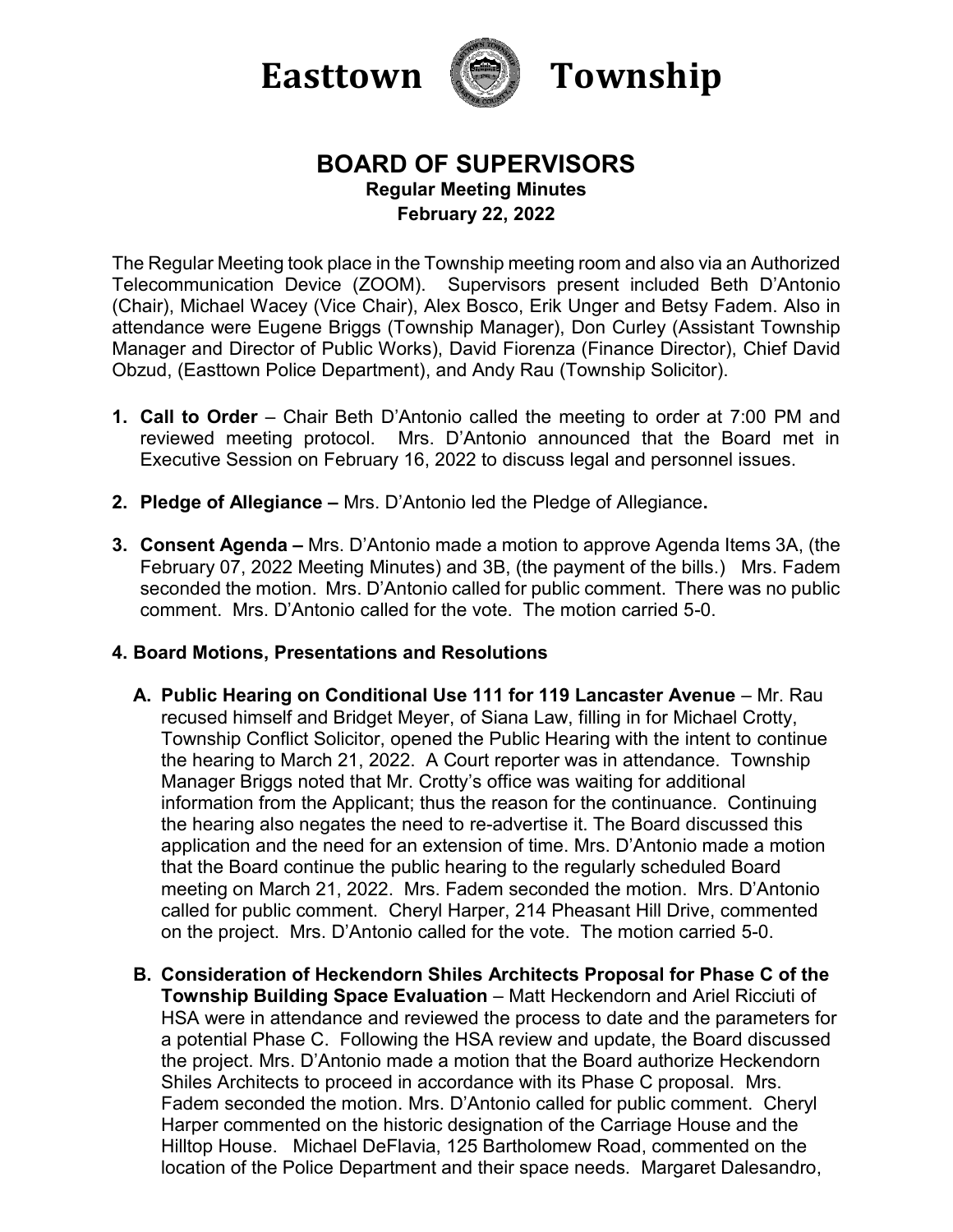610 Clovelly Lane, commented on other Township locations. Mrs. D'Antonio called for the vote. The motion carried 5-0.

- **C. Consideration of Devon Horse Show Agreement** Mr. Rau summarized the Devon Horse Show Agreement which resolves issues concerning the future use of a grandstand structure on the grounds of the Horse Show. It also establishes stormwater management obligations. If both parties approve this agreement, the two pending appeals of ZHB 616 and ZHB 617 would be withdrawn. Mrs. D'Antonio made a motion that the Board of Supervisors approve the Agreement with the Devon Horse Show and Country Fair Foundation setting forth the terms and conditions of future use of an "East 4 Grandstand" structure and related stormwater management obligations. The motion was seconded by Mr. Bosco. The Board discussed the Agreement and asked questions of Mr. Rau. Mrs. D'Antonio called for public comment. There was no public comment. Mrs. D'Antonio called for the vote. The motion carried 4-1 with Supervisor Wacey voting nay.
- **D. Consideration of Historical Commission Member Resignation Mr. Bill** Friedrich tendered his resignation from the Historical Commission (HC) in February. Solicitor Rau noted that it is good administrative practice to formally accept a resignation. Mr. Briggs outlined the process for posting the vacancy notice on the website and accepting letters of interest. Mrs. D'Antonio made a motion that the Board accept the resignation of Mr. Friedrich from the Historical Commission and authorize the Staff to proceed with the proposed appointment schedule. Mrs. Fadem seconded the motion. Mrs. D'Antonio called for public comment. There was no public comment. Mrs. D'Antonio called for the vote. The motion carried 5-0.
- **E**. **Consideration of Resolution 2022-10 for Sale of Surplus Public Works Truck** – Mr. Curley explained that the Township purchased a new vehicle to replace an old vehicle (a 2008 Ford F-550 Super Duty truck) which is now of no real value to the Township. Typically the Township disposes of this type of property via Municibid. This process requires express permission from the Board of Supervisors via Resolution. Mrs. D'Antonio made a motion that the Board adopt Resolution 2022-10 authorizing the sale of the surplus Public Works truck. Mrs. Fadem seconded the motion. Mrs. D'Antonio called for public comment. There was no public comment. Mrs. D'Antonio called for the vote. The motion carried 5-  $\mathbf{0}$ .
- **F**. **Consideration of Board of Supervisors Policy 115 (formerly 116) Public Comment Guidelines for Township Authorized Groups** – Mrs. Fadem outlined the updates to the Policy indicating that the Policy before the Board reflects comments from the Township Authorized Groups. Mrs. Fadem made a motion that the Board approve the second reading of Policy 115 (formerly 116) Public Comment Guidelines for Township Authorized Groups. Mr. Wacey seconded the motion. The Board discussed the Policy. Mrs. D'Antonio questioned enforcement of the policy. Mrs. D'Antonio called for public comment. There was no public comment. Mrs. D'Antonio called for the vote. The motion carried 3-2 with Mr. Unger and Mrs. D'Antonio voting nay.

### **5. Departmental Reports**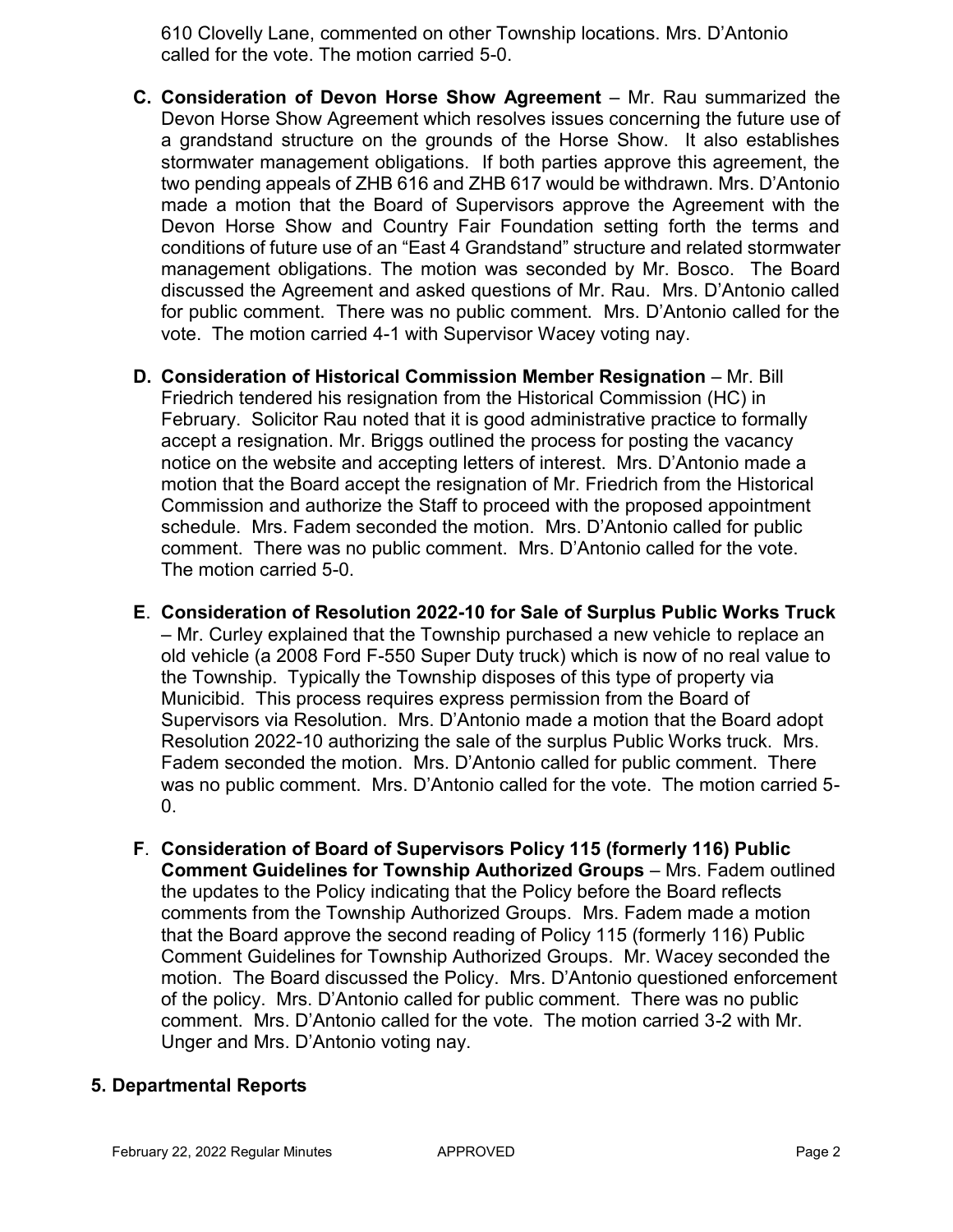- **A.** Finance Mr. Fiorenza presented his report and answered questions from the Board. The Board welcomed Mr. Fiorenza.
- **B.** Planning and Zoning Mr. Curley presented the report and answered questions from the Board.
- **C.** Police The Chief presented his report highlighting that Traffic Officer Boyd, along with a 5-year old resident, made a seatbelt safety video which is being shown as part of the Chester County Safety Project.
- **6. Regular Township Business** There was no regular business

## **7. Board of Supervisors Liaison and Work Group Reports**

- **A.** Easttown Municipal Authority (EMA) Mr. Bosco reported that the EMA met on February 8<sup>th</sup> and discussed the Berwyn Pump Station and noted that the flow report was the lowest in a year. The next meeting is March  $8<sup>th</sup>$  at 7 PM.
- **B.** Historical Commission (HC) Mrs. D'Antonio reported that the HC met on February 9<sup>th</sup>. With Mr. Friedrich's departure, Anna Sicalides was elected the new Chair. The majority of the meeting was spent reviewing the CLG presentation that is on tonight's agenda.
- **C.** Planning Commission (PC) Mr. Unger commented on a particular Zoning Hearing Board Application. The Board discussed the role of the PC with regard to ZHB applications. Paul Salvaggio, PC member, commented on this application. Michael DeFlavia also commented on this application.
- **D.** Environmental Advisory Council (EAC) Mr. Wacey reported that the EAC, at their January 24th meeting, discussed a variety of topics including the single use plastic ordinance, the Water Quality Workshop, the Darby Creek Cleanup, securing grants, the spring native plant workshop, a composting swap and their 2022 goals. The next meeting is February 24<sup>th</sup>.
- **E.** Police Department (PD) Mr. Wacey reported that at their recent meeting, the primary discussion topic was the new PD vehicles.
- **F.** Parks and Recreation Board (PRB) Mrs. D'Antonio reported on the Feb. 15<sup>th</sup> meeting where the PRB discussed the Open Space Plan, the Egg Hunt, the  $4<sup>th</sup>$  of July festivities, a summer concert series and the holiday tree lighting. Next meeting is March 15<sup>th</sup>.
- **G.** Library Board of Trustees Mrs. Fadem reported that the Library's search for a new Director is completed and the new Director will start on March 21<sup>st</sup>.
- **H.** Fire/Emergency Medical Services Task Force Mrs. Fadem reported that the Task Force met on February 16<sup>th</sup>. They discussed the RACP grant (no update) and their goals for 2022.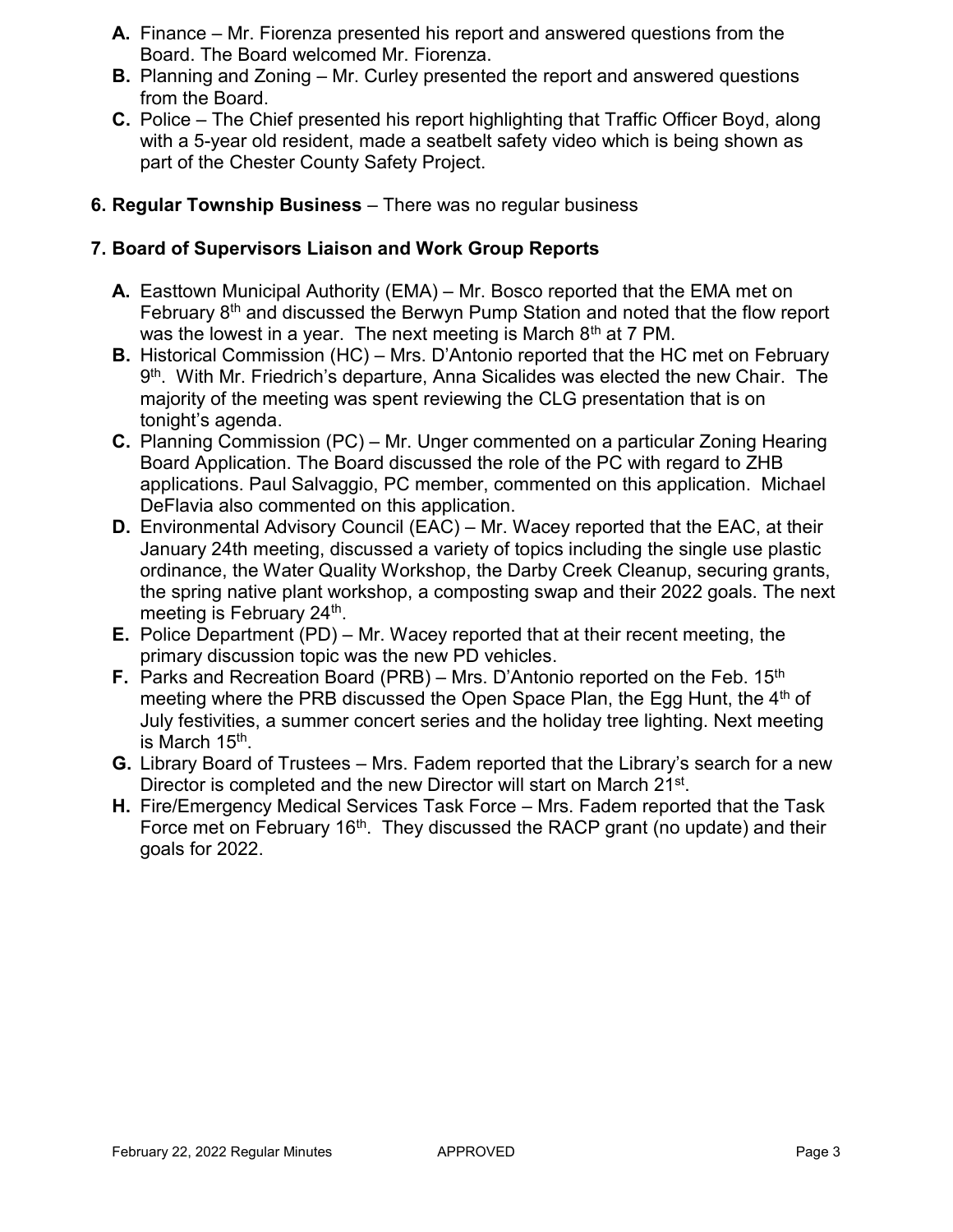### **8. Other Business**

- **A.** Letter of Support for the Philadelphia Society for the Preservation of Landmarks' Pennsylvania Historic Museum Commission Grant – Ms. Kayla Anthony, Executive Director of the Philadelphia Society for the Preservation of Landmarks was in attendance to answer questions from the Board. Michelle Bradley, of the Friends of Historic Waynesborough, was also in attendance. Mrs. D'Antonio made a motion that the Board authorize the Manager to write a letter of Support for the Philadelphia Society for the Preservation of Landmarks' Pennsylvania Historic Museum Commission Grant to assist with the costs of repair of the roof at Historic Waynesborough. Mrs. Fadem seconded the motion. The Board discussed the grant. Mrs. D'Antonio called for public comment. Cheryl Harper commented on fundraising. Mrs. D'Antonio called for the vote. The motion carried 5-0.
- B. Single Use Plastic Bag Ordinance and Chester County Solid Waste Authority Grant – Cara Rash, Chair of the Environmental Advisory Council, presented this agenda item. The Board discussed the implementation of the Ordinance, the Grant for \$5,000, which requires a 25% Township match, and the details of the plastic bag survey. The consensus of the Board was to get more data from the residents, learn more about enforcement of the ordinance if it goes into effect and the associated costs of putting this ordinance into place. Mrs. D'Antonio called for public comment. Cheryl Harper commented on the program.
- C. Certified Local Government Presentation Anna Sicalides, Historical Commission Chair and Cheryl Harper, HC Vice Chair, gave a detailed presentation of the HC's proposed zoning amendments in order to become a Certified Local Government (CLB). A CLG Program provides benefits including a dedicated grant program, specialized technical assistance and participation in the National Register of Historic Places nomination process. Consistent with CLG guidelines, the HC's request is to include the following two additions to the Code Amendments: 1) have the HC review new construction design in the Berwyn Village Transition, Village Business and Village Residential and; 2) Adopt the criteria for historic preservation designation. The Board agreed that leaving the HC's ordinance changes in the Omnibus Code Amendments would be the most streamlined way to get these changes made. The Board also suggested that Tom Comitta, the Township's Planner, review the HC's proposed ordinances changes. Mrs. D'Antonio called for public comment. Michael DeFlavia commented on the CLG. This will be discussed again at the March 30<sup>th</sup> Omnibus Code Amendment Special Meeting.
- D. Scope of Work for 2022 Municipal Separate Storm Sewer System (MS4) Project Mr. Curley summarized this project and answered questions from the Board. The Board had no objections to proceeding with the implementation of this MS4 project. Mr. Curley will direct ARRO to prepare the Professional Services Agreement.
- E. Mr. Wacey inquired about the setting of the BOS meeting agenda. Mrs. D'Antonio discussed determining the priority of what gets on the agenda and what gets held over to the next meeting. She noted that whenever possible requested items that did not make one agenda, would be placed on a subsequent one.

## **8. Announcements**

Mrs. D'Antonio read the following announcements:

The following meetings are scheduled and will be held in the Township meeting room with an option to attend the meeting virtually. Please visit the Township website at